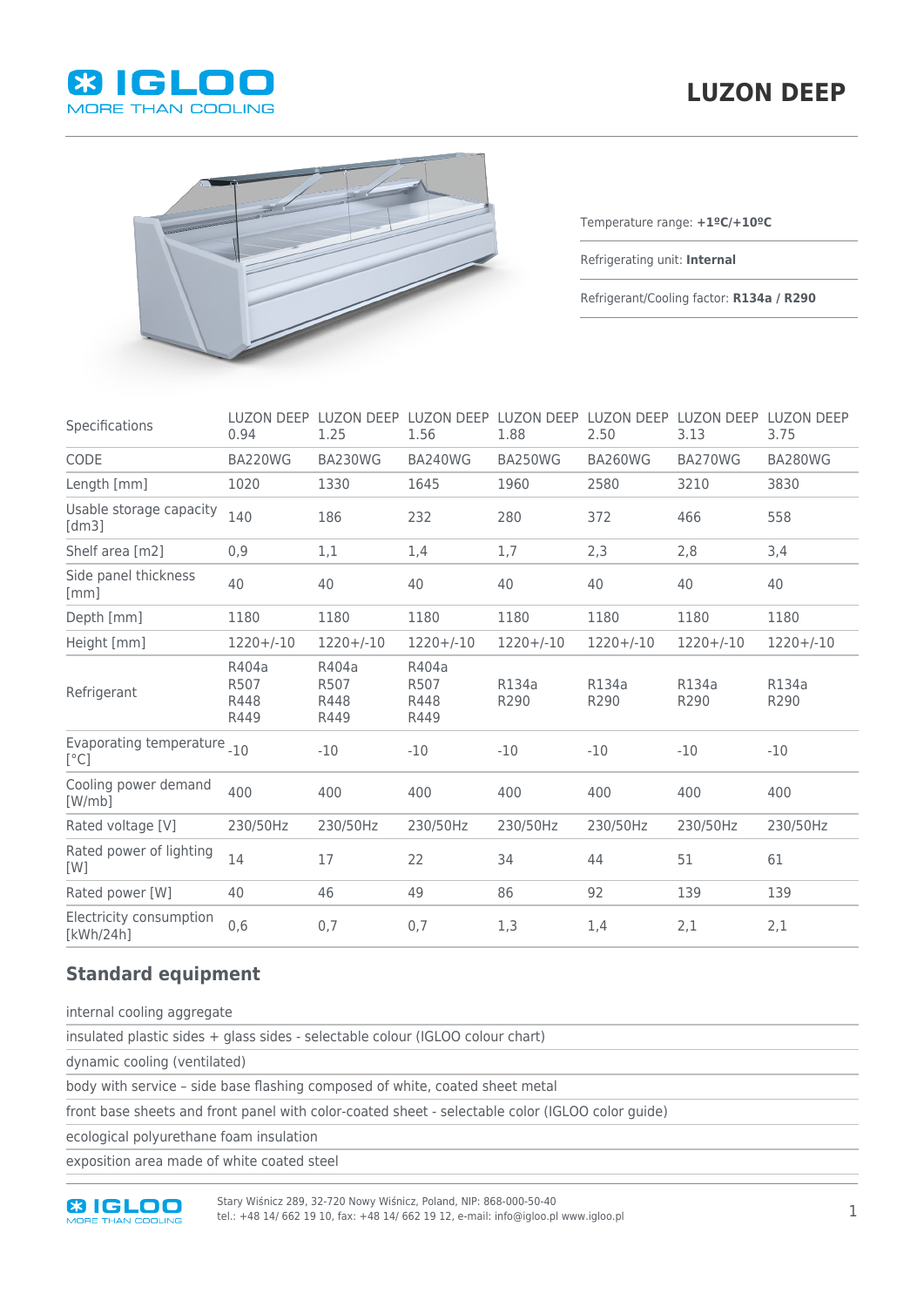## storage chamber made of white coated steel

| rear storage compartment door - hinged (not applicable to corners)                                 |
|----------------------------------------------------------------------------------------------------|
| worktop - stainless steel                                                                          |
| anodised aluminum profiles color gold or silver (IGLOO pattern book)                               |
| straight front glass pane (which can slightly be opened)                                           |
| LED lamp (color of choice: white, confectionery or meaty "deep pink")                              |
| bumper - different colors available (IGLOO pattern book)                                           |
| insulated plastic side walls + glass side panels - different colors available (IGLOO pattern book) |
| automatic defrost                                                                                  |
| codenser outlet to container                                                                       |
| electronic temperature controller with digital display (IGLOO)                                     |
| condenser impurity or fan operation failure alarm                                                  |

## **Options**

device prepared for multiplexing

wooden sides + glass sides - selectable colour (IGLOO colour chart)

device without side panels prepared for multiplexing (MOD/A)

housing with base panel from staff side made of stinaless steel

front panel color different than IGLOO pattern book (please contact IGLOO sales dept.)

front panel color – different colors available (IGLOO pattern book)

custom front panel color (after consultation with the IGLOO Sales Department)

base panel made of stainless steel

exposition area made of stinless steel

storage chamber made of stainless steel

exposition area made of acid resistant stinless steel

storage chamber made of acid – resistant stainless steel

exposition stepped overlay made of white coated steel (1 step)

exposition stepped overlay made of stainless steel (1 step)

exposition stepped overlay made of acid resistant stainless steel (1 step)

exposition stepped overlay made of white coated steel (2 steps)

exposition stepped overlay made of stainless steel (2 step)

exposition stepped overlay made of acid resistant stainless steel (2 step)

powder painted evaporator

night blinds made of plexi glass

worktop – granite grey (thickness : 20 mm)

worktop – granite Balmoral (thickness : 20 mm)

worktop – granite black (thickness : 20 mm)

additional exposition glass shelf

set of wheels (castors)

addtional LED light in top lamp profile

automatic defrost

the device with the temperature range from -2°C do +4°C (includes electric defroster heaters)

automatic condenser vaporization

analog thermometer